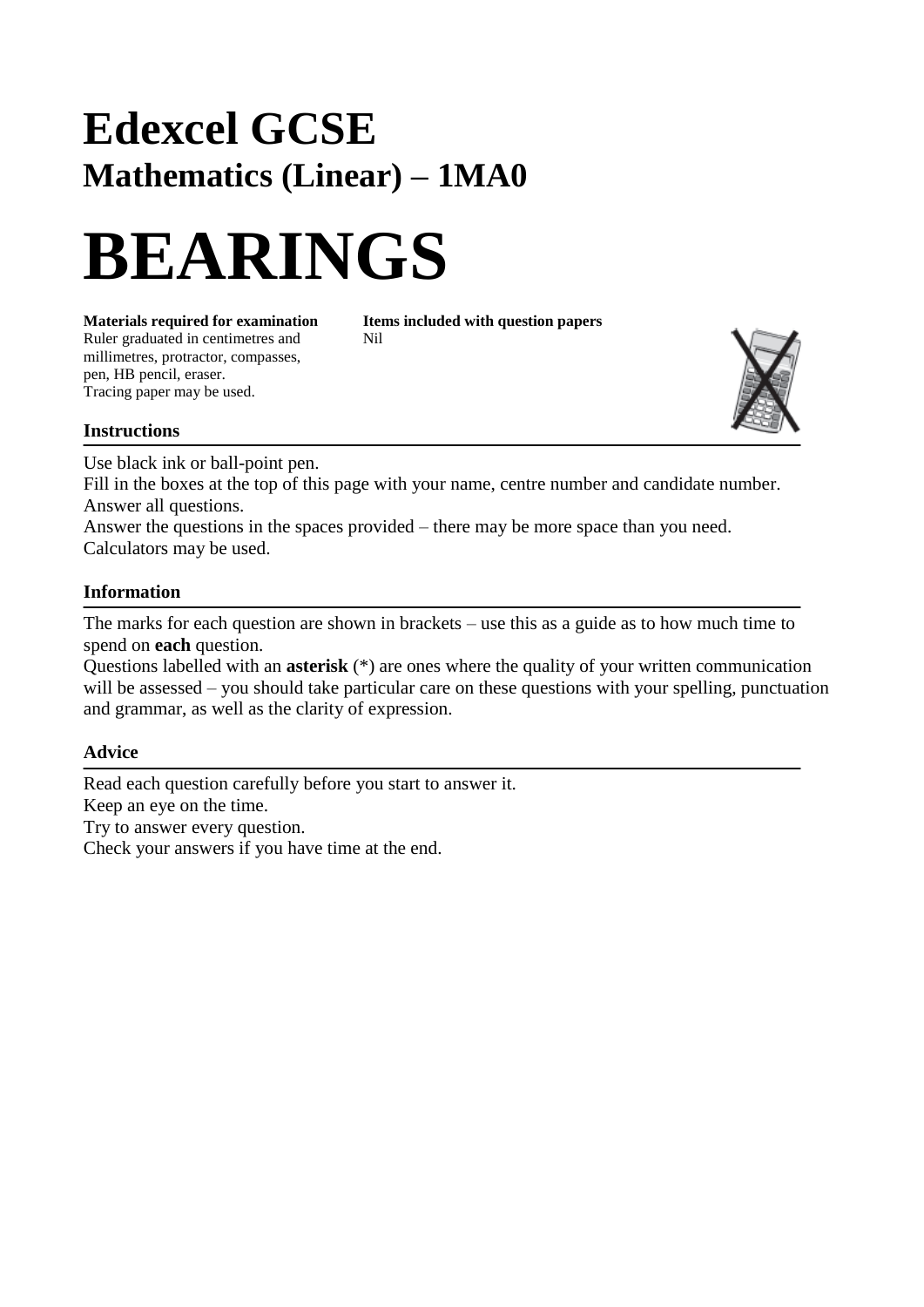

Work out the bearing of *B* from *A*.

................................... °

**(2 marks)**



(a) Write down the bearing of *A* from *P*.

..................................

(b) Work out the bearing of *B* from *P*.

..................................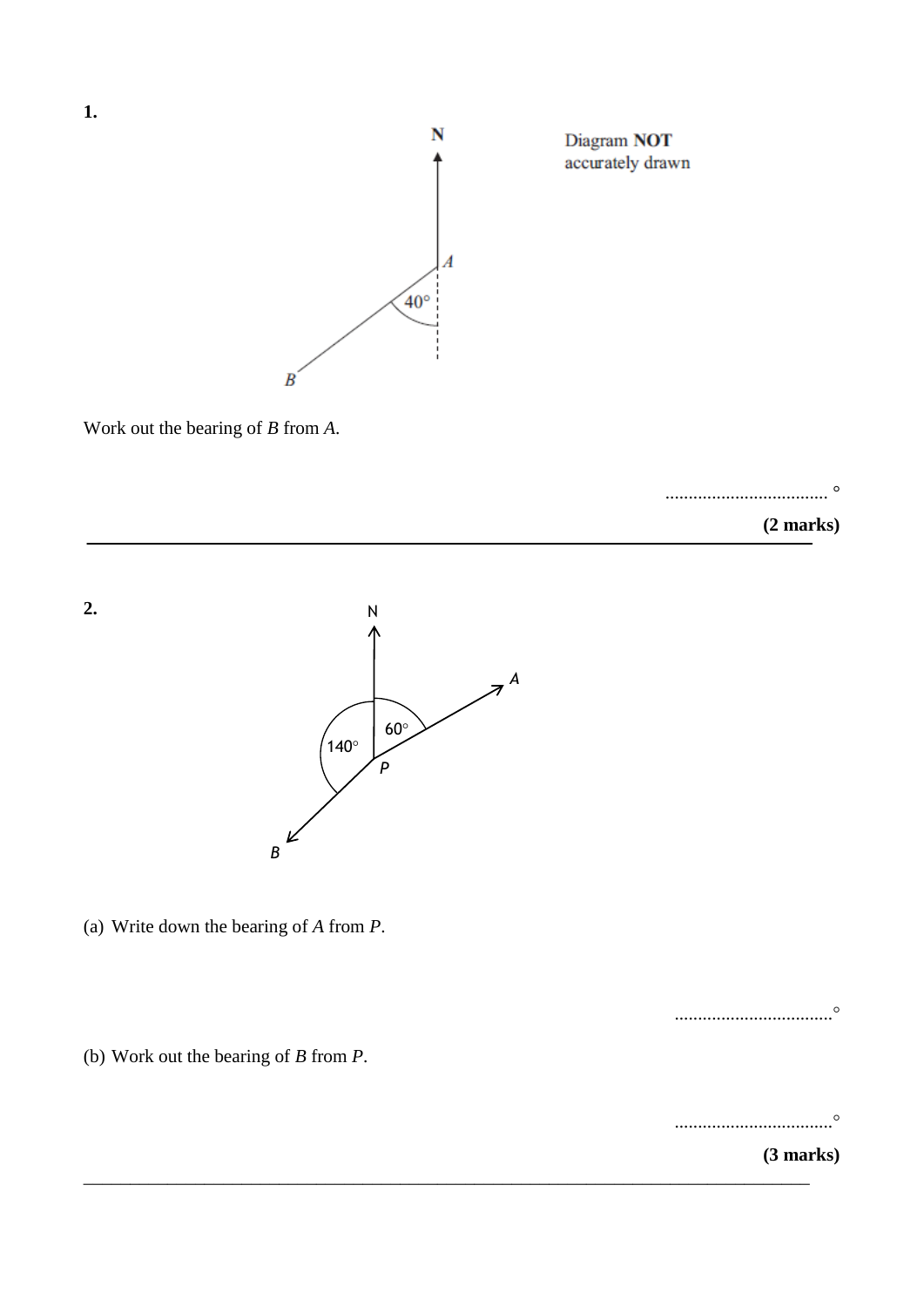

\_\_\_\_\_\_\_\_\_\_\_\_\_\_\_\_\_\_\_\_\_\_\_\_\_\_\_\_\_\_\_\_\_\_\_\_\_\_\_\_\_\_\_\_\_\_\_\_\_\_\_\_\_\_\_\_\_\_\_\_\_\_\_\_\_\_\_\_\_\_\_\_\_\_\_\_

(a) Measure and write down the bearing of *B* from *A*.



(b) On the diagram, draw a line on a bearing of 107° from *A*.

**(1) (2 marks)**

- **(3 marks)** North **4.** The diagram shows the position of two ports *P* and *Q* on a map. Q
- (a) Measure the bearing of *Q* from *P*.

A rock *R* is on a bearing of 150° from *Q*. On the map *R* is 6 cm from *Q*.

(b) Mark the position of *R* with a cross  $(\times)$  and label it *R*.

 $\overline{P}$ 

**(2)**

**(1)**

................................... °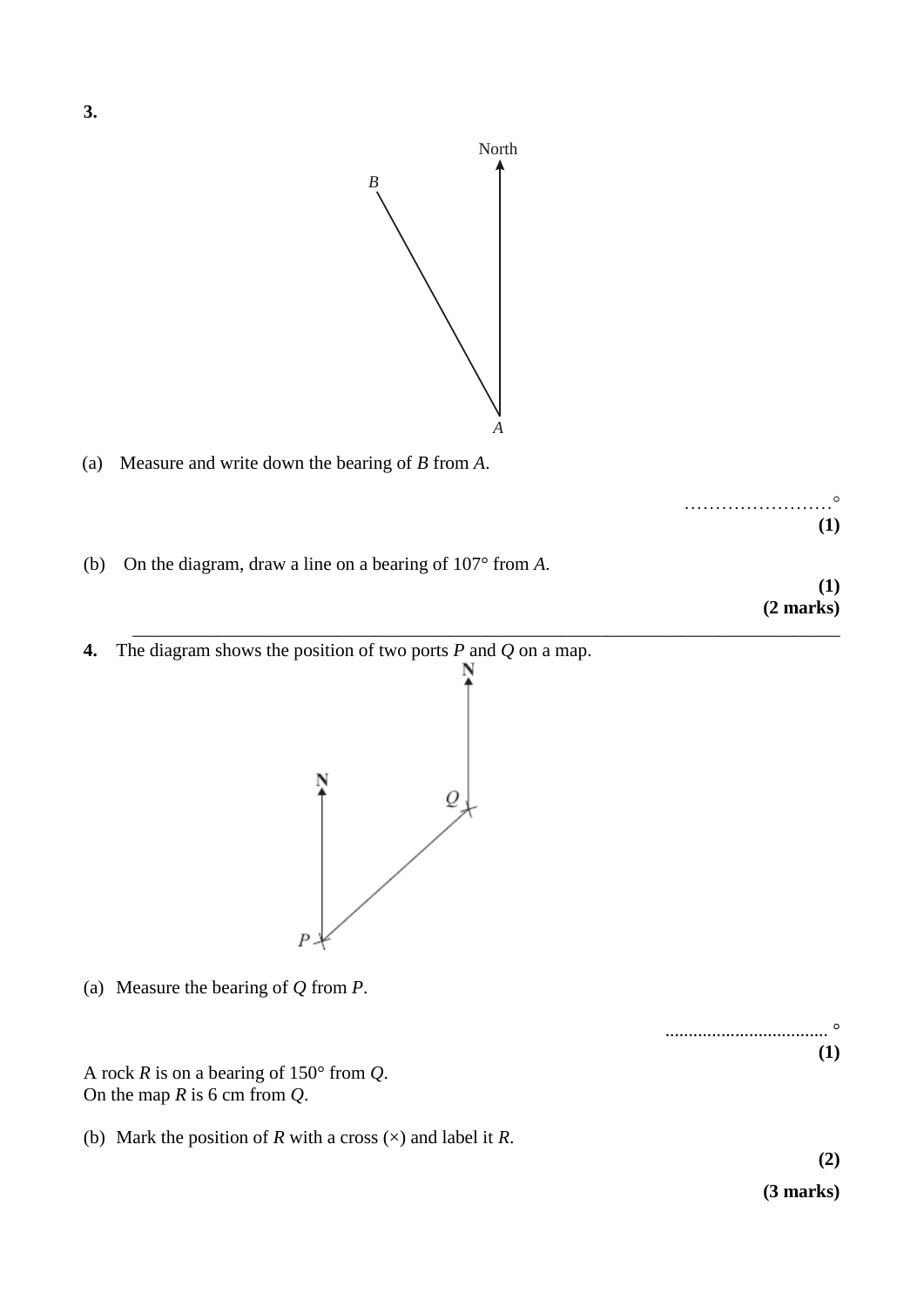**5.** The diagram shows the position of a lighthouse *L* and a harbour *H*.



The scale of the diagram is 1 cm represents 5 km.

(a) Work out the real distance between *L* and *H*.

(b) Measure the bearing of *H* from *L*.

..............................................° **(1)**

.............................................. km

A boat *B* is 20 km from *H* on a bearing of 040°

(c) On the diagram, mark the position of boat  $B$  with a cross  $(\times)$ .

**\_\_\_\_\_\_\_\_\_\_\_\_\_\_\_\_\_\_\_\_\_\_\_\_\_\_\_\_\_\_\_\_\_\_\_\_\_\_\_\_\_\_\_\_\_\_\_\_\_\_\_\_\_\_\_\_\_\_\_\_\_\_\_\_\_\_\_\_\_\_\_\_\_\_\_\_\_\_**

Label it *B*.

**(2) (4 marks)**

**(1)**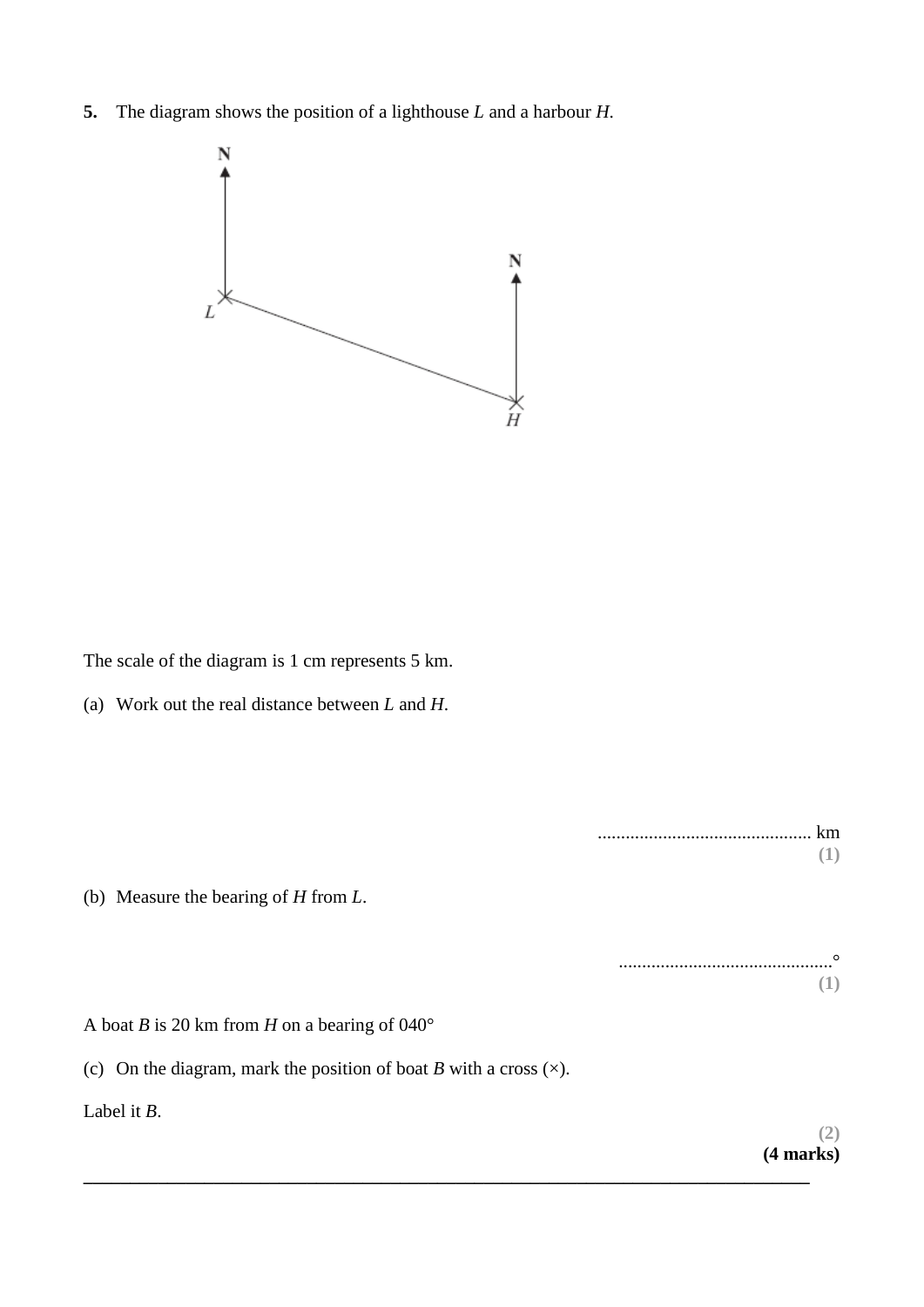**6.** The diagram shows the positions of two villages, Beckhampton (*B*) and West Kennett (*W*).



Scale: 4 cm represents 1 km.

(a) Work out the real distance, in km, of Beckhampton from West Kennett.

| (2) |
|-----|

The village, Avebury  $(A)$ , is on a bearing of 038 $\degree$  from Beckhampton.

**\_\_\_\_\_\_\_\_\_\_\_\_\_\_\_\_\_\_\_\_\_\_\_\_\_\_\_\_\_\_\_\_\_\_\_\_\_\_\_\_\_\_\_\_\_\_\_\_\_\_\_\_\_\_\_\_\_\_\_\_\_\_\_\_\_\_\_\_\_\_\_\_\_\_\_**

On the diagram, *A* is 6 cm from *B*.

(b) On the diagram, mark *A* with a cross (×). Label the cross *A*.

> **(2) (4 marks)**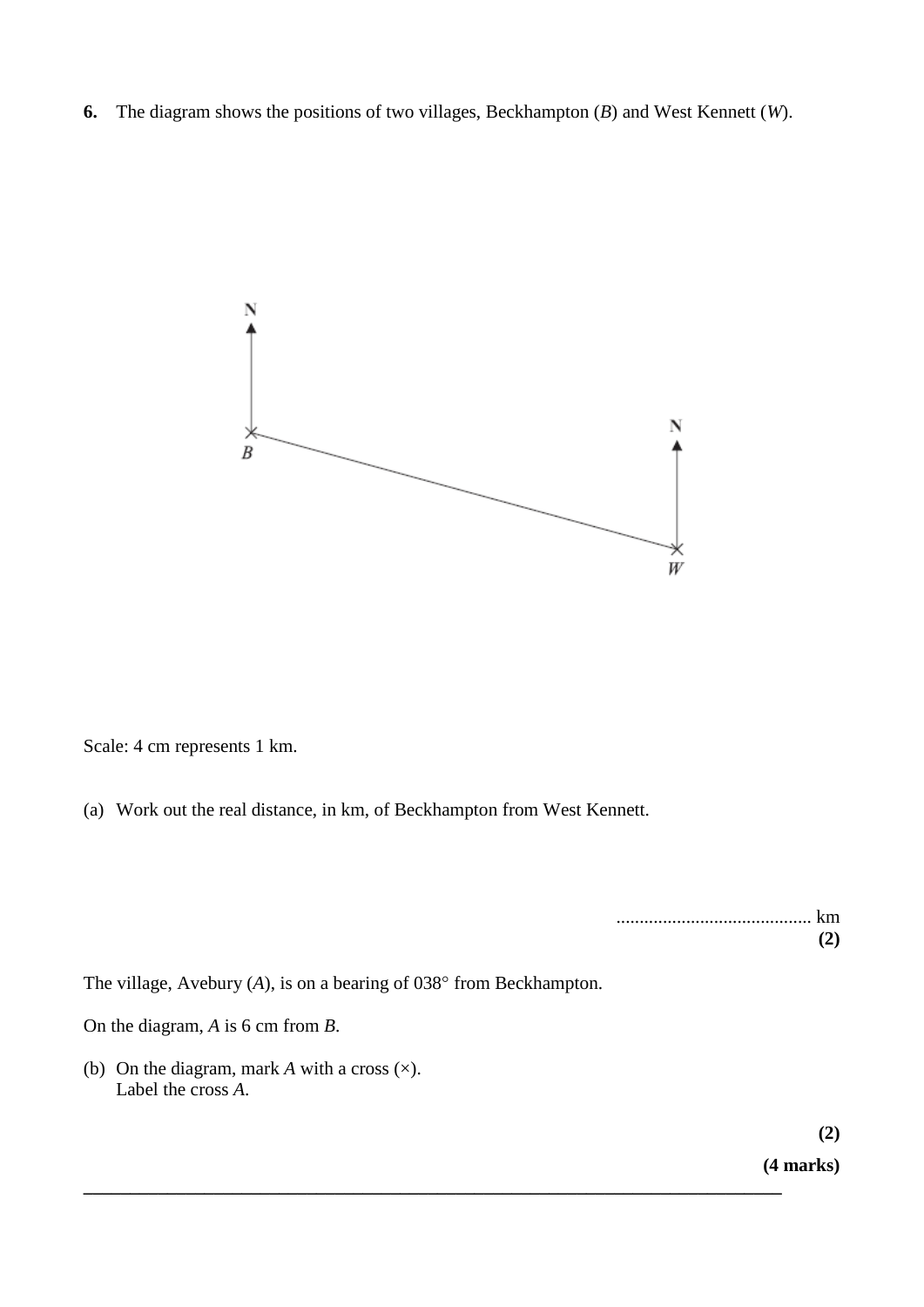**7.** The diagram shows the position of two boats, *P* and *Q*.



The bearing of a boat *R* from boat *P* is  $060^0$ The bearing of boat *R* from boat  $Q$  is 310<sup>0</sup>

In the space above, draw an accurate diagram to show the position of boat *R*. Mark the position of boat  $R$  with a cross  $(x)$ . Label it  $R$ .

**(3 marks)**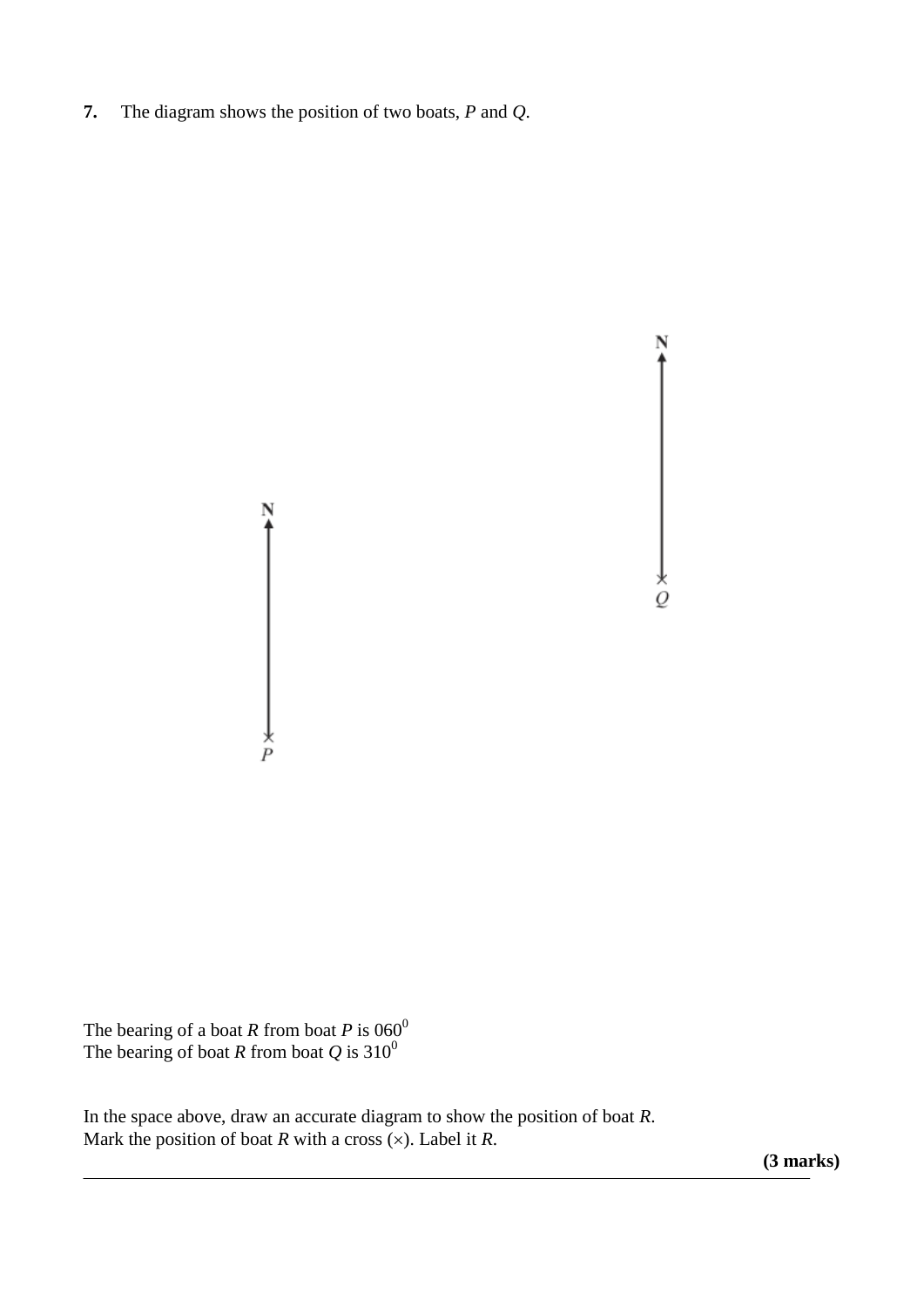**8.** The diagram shows the positions of two telephone masts, *A* and *B*, on a map.



(a) Measure the bearing of *B* from *A*.

........................................ ° **(1)**

Another mast *C* is on a bearing of 160° from *B*.

On the map, *C* is 4 cm from *B*.

(b) Mark the position of *C* with a cross  $(x)$  and label it *C*.

**(2)**

**(3 marks)**